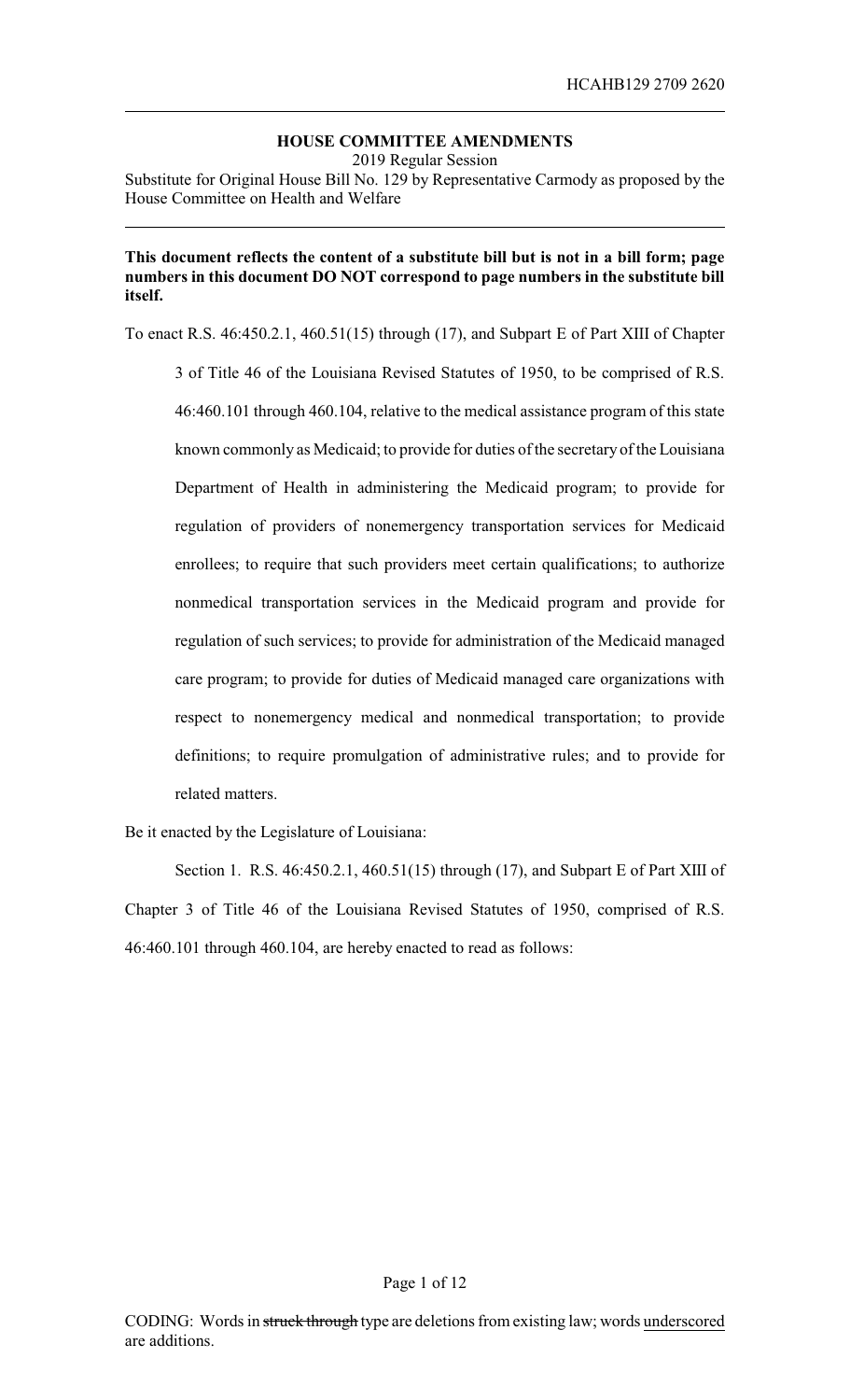§450.2.1. Medicaid nonmedical transportation services

A. For purposes of this Section, the following terms have the meaning ascribed to them in this Subsection:

(1) "Department" means the Louisiana Department of Health.

(2) "Managed care organization" has the meaning ascribed in R.S. 46:460.51.

(3) "Nonmedical transportation service" means transportation of a Medicaid recipient enrolled in a managed care plan, other than a recipient whose medical or physical condition contraindicates the use of transportation services, to and from a medically necessary, nonemergency covered healthcare service that is scheduled not more than forty-eight hours before the transportation occurs. The term shall include transportation related to all of the following:

(a) Discharge from a healthcare facility.

(b) Receipt of urgent care.

(c) Obtaining any time-sensitive covered healthcare service.

(d) Any transportation to or from a medically necessary, nonemergency covered healthcare service that the department considers appropriate to be provided by a transportation vendor, as determined by rule or policy of the department.

(4) "Transportation network company" means a corporation, partnership, sole proprietorship, or other entity that, for compensation, enables a passenger to prearrange with a driver, exclusively through the entity's digital network, a digitally prearranged ride. The term does not include an entity that provides any of the following:

(a) Street-hail taxicab services.

(b) Limousine or other car services arranged by a method other than through a digital network.

(c) Shared expense carpool or vanpool arrangements.

(d) A type of ride service for which either of the following conditions apply:

(i) The fee received by the driver does not exceed the driver's costs of

providing the ride.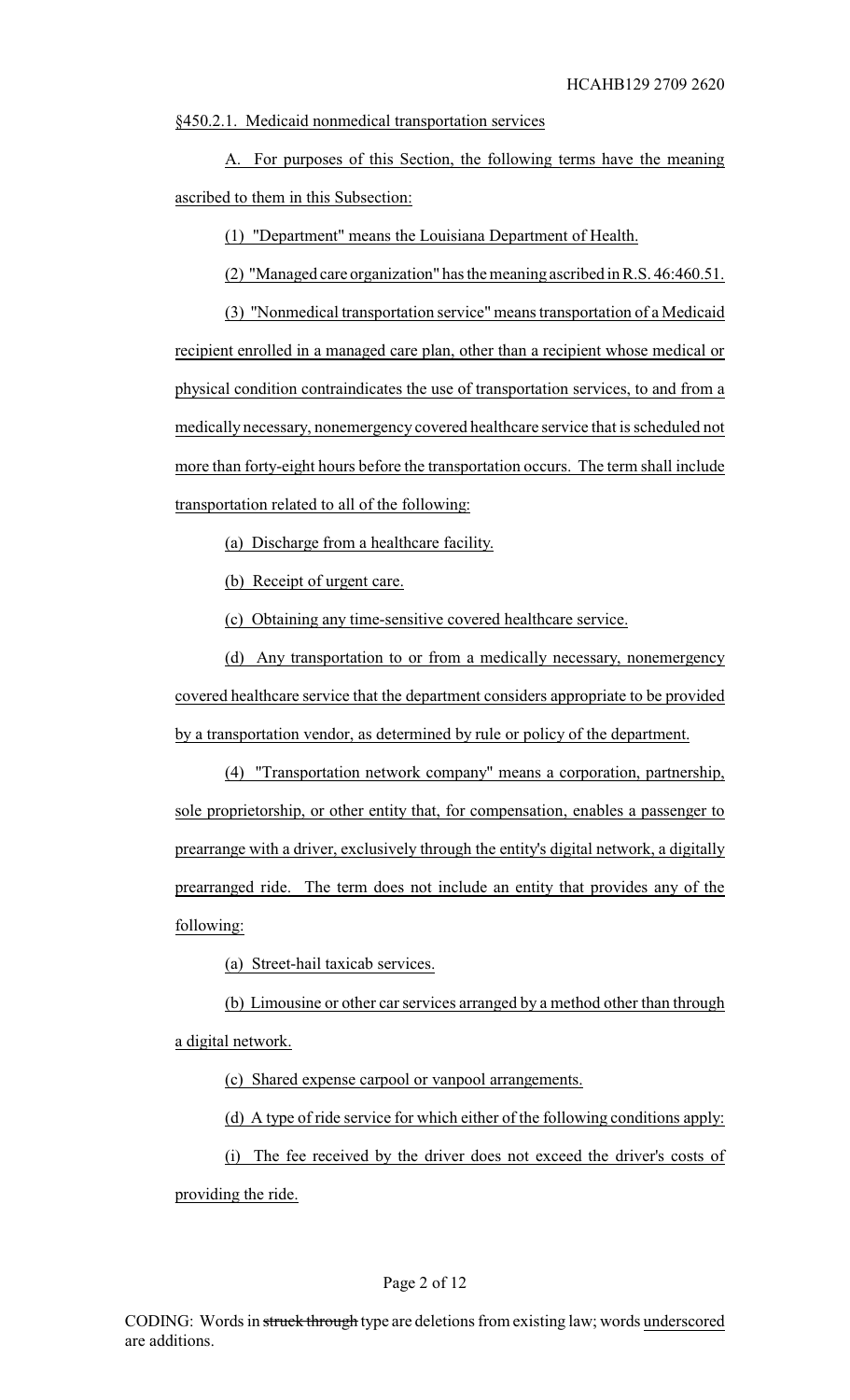(ii) The driver receives a fee that exceeds the driver's costs associated with providing the ride but makes not more than three round-trips per day between the driver's or passenger's place of employment and the driver's or passenger's home.

(5) "Transportation vendor" means an entity, including a transportation network company, that contracts with a managed care organization to provide nonmedical transportation services.

B. Each transportation vendor shall maintain, at minimum, the types and levels of insurance coverage required by the department for providers of nonemergency medical transportation services.

C. The secretaryof the department shall promulgate rules in accordance with the Administrative Procedure Act regarding the manner in which nonmedical transportation services may be arranged and provided. At minimum, the rules shall provide for all of the following:

(1) A requirement that each managed care organization create a process to verify that a passenger is eligible to receive nonmedical transportation services.

(2) A requirement that each managed care organization create a process to ensure that nonmedical transportation services are provided onlyto and from covered healthcare services.

(3) A requirement that each transportation vendor, before permitting a motor vehicle operator to provide nonmedical transportation services, confirm all of the following:

(a) That the operator is at least twenty-five years of age.

(b) That the operator maintains a valid class "D" or commercial driver's license issued by this state or an equivalent driver's license issued by another state of the United States or the District of Columbia.

(c) That the operator possesses proof of registration and automobile financial responsibility for each motor vehicle to be used to provide nonmedical transportation services.

(d) That the operator has completed all training requirements for nonmedical transportation providers established by the department in rule.

#### Page 3 of 12

CODING: Words in struck through type are deletions from existing law; words underscored are additions.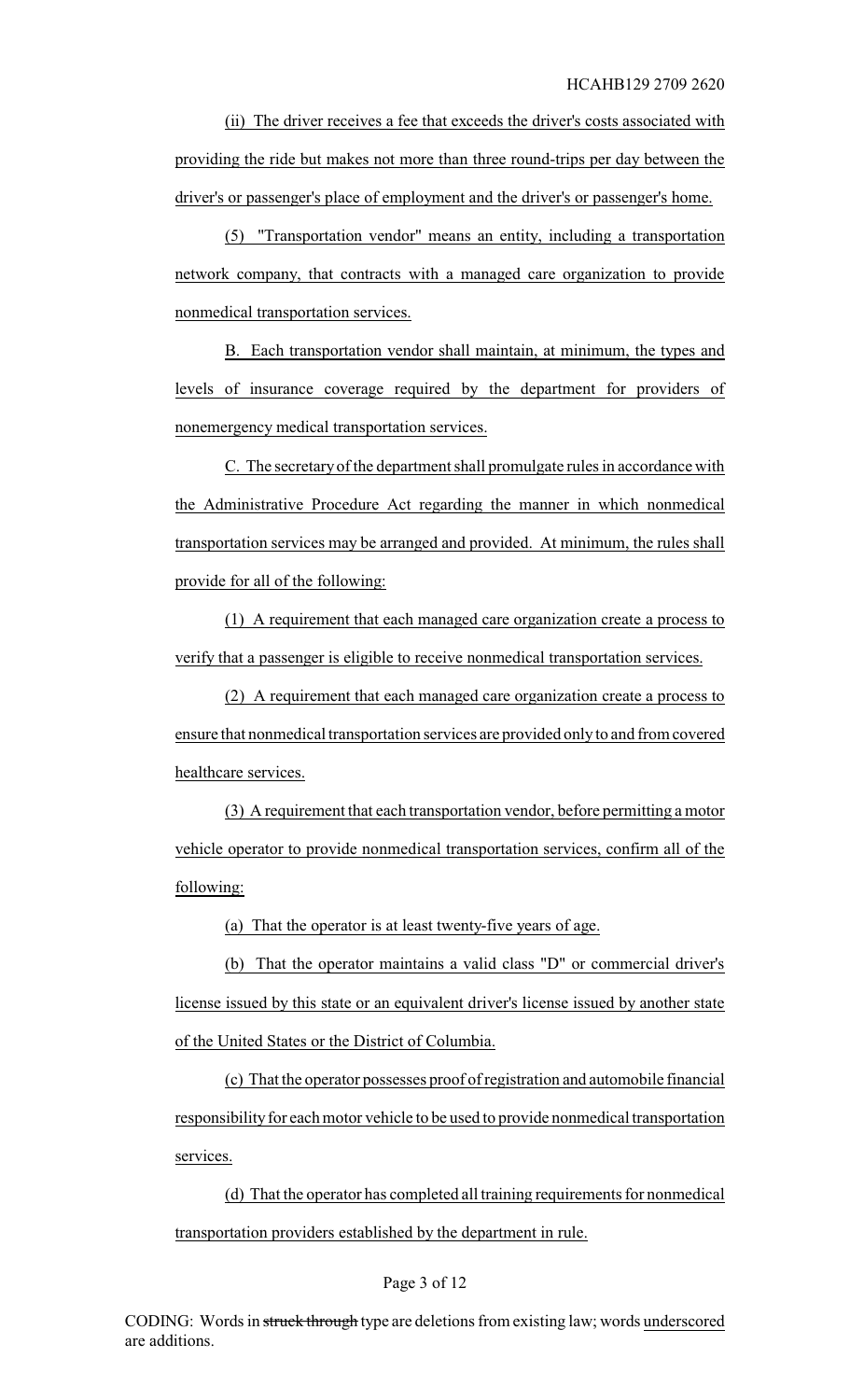(4) A requirement that each transportation vendor, before permitting a motor vehicle operator to provide nonmedical transportation services, conduct, or cause to be conducted, all of the following:

(a) A criminal history check that complies with the standards and specifications provided in R.S. 40:1203.1 et seq.

(b) A check for any record of the person in the national sex offender public website maintained by the United States Department of Justice or a successor agency.

(5) A requirement that each transportation vendor confirm that any vehicle to be used to provide nonmedical transportation services meets the applicable requirements of Chapter 7 of Title 32 of the Louisiana Revised Statutes of 1950.

(6) A requirement that each transportation vendor obtain and review the operator's driving record.

D. The rules of the department regarding nonmedical transportation services shall prohibit a motor vehicle operator from providing such services if the operator meets any of the following conditions:

(1) He has been convicted in the three-year period preceding the issue date of the driving record obtained pursuant to Paragraph (B)(6) of this Section of any of the following:

(a) More than three offenses classified by the Department of Public Safety and Corrections as moving violations.

(b) One or more of the following offenses:

(i) Resisting an officer under R.S. 14:108 or flight from an officer under R.S.

14:108.1.

(ii) Reckless operation of a vehicle under R.S. 14:99.

(iii) Driving without a valid driver's license under R.S. 32:52 or 402(B).

(iv) Driving with a suspended driver's license under R.S. 32:415.

(2) He has been convicted in the preceding seven-year period of any of the

following:

(a) Operating a vehicle while intoxicated under R.S. 14:98 et seq.

#### Page 4 of 12

CODING: Words in struck through type are deletions from existing law; words underscored are additions.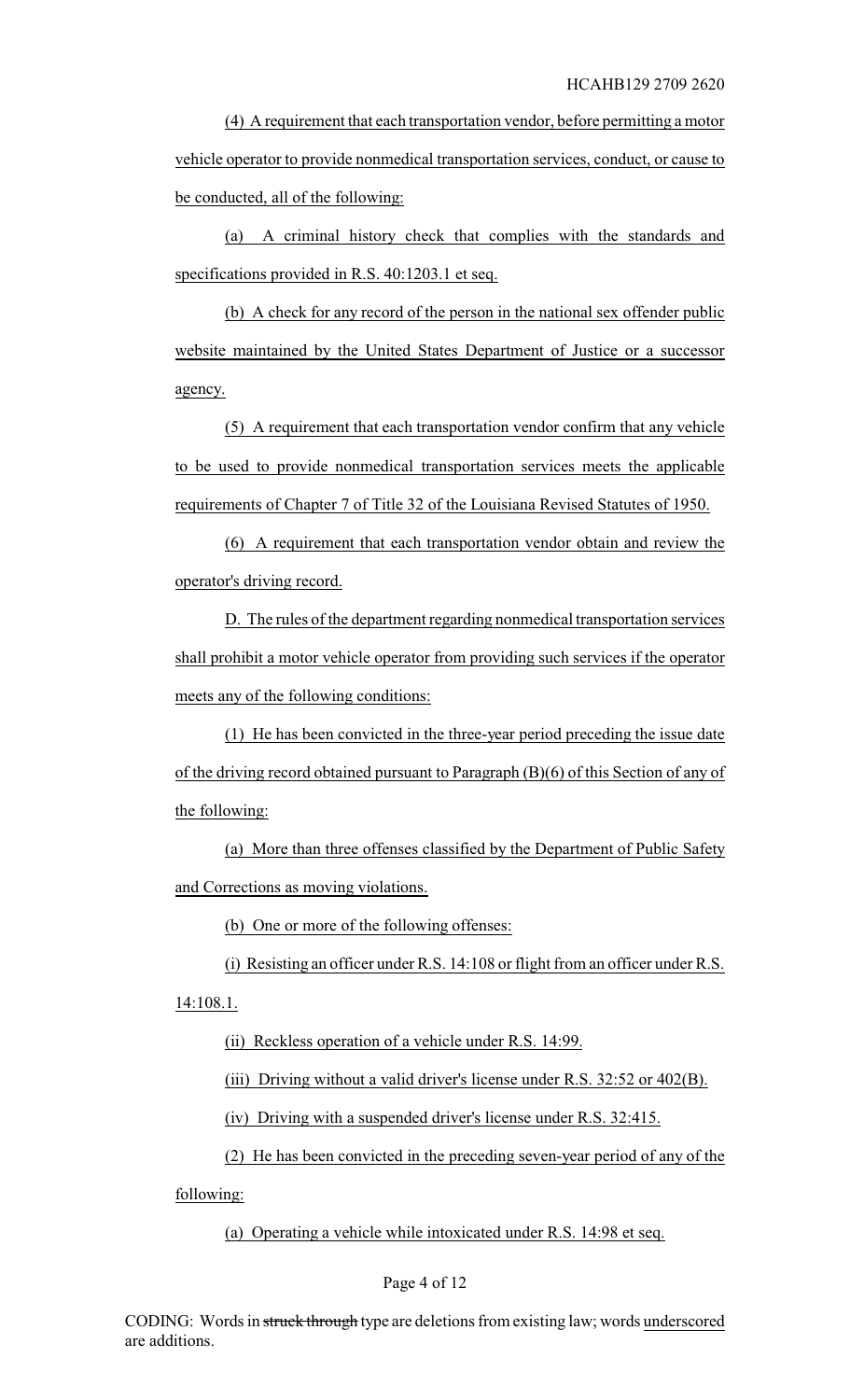(b) Use of a motor vehicle to commit a felony.

(c) A felony crime involving property damage.

(d) Fraud.

(e) Theft.

(f) A crime of violence, including any assault.

(g) An act of terrorism.

(3) He is found to be registered in the national sex offender public website maintained by the United States Department of Justice or a successor agency.

(4) He has not satisfied the training requirements for nonmedical transportation providers established by the department.

E. The department shall not require a motor vehicle operator to enroll as a Medicaid provider in order to provide nonmedical transportation services or a managed care organization to credential a motor vehicle operator to provide nonmedical transportation services if the motor vehicle operator is an employee or contractor of a transportation vendor.

F. Notwithstanding any other law to the contrary, a motor vehicle operator who is part of a transportation network company's network and who satisfies the requirements provided in this Section and in the rules of the department is qualified to provide nonmedical transportation services.

G. The department shall not utilize any ambulance, emergency medical response vehicle, or EMS practitioner as defined in R.S. 40:1131 to provide nonmedical transportation services.

\* \* \*

§460.51. Definitions

As used in this Part, the following terms have the meaning ascribed in this Section unless the context clearly indicates otherwise:

\* \* \*

(15) "Nonmedical transportation service" has the meaning ascribed in R.S. 46:450.2.1(A).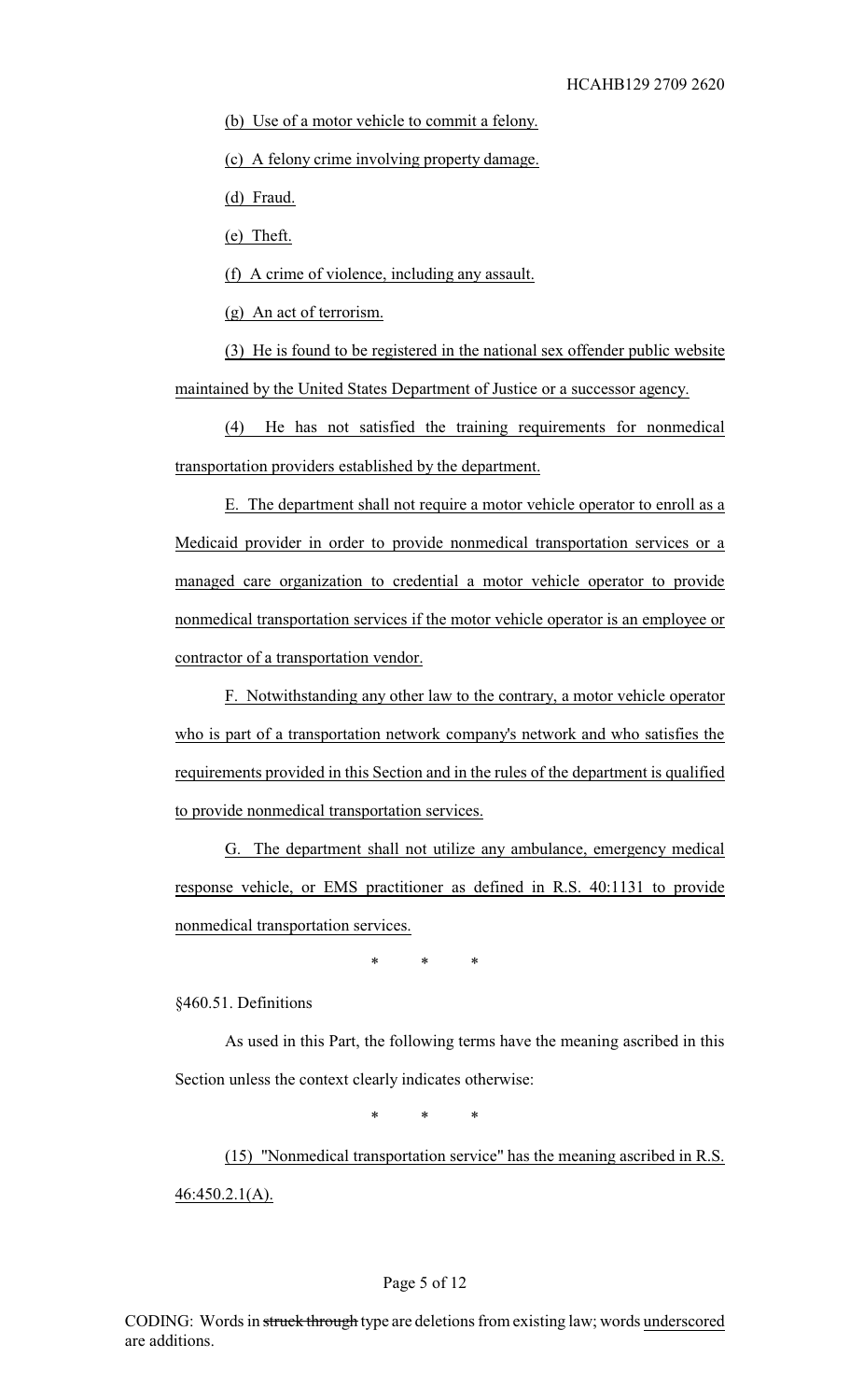(16) "Transportation broker" means any entity, including but not limited to any local or regional private transportation provider and any regional transit entity as defined in R.S. 48:1501, deemed to be qualified by the secretary of the department to provide or arrange for the provision of transportation services in accordance with Subpart E of this Part.

(17) "Transportation network company" has the meaning ascribed in R.S. 46:450.2.1(A).

(18) "Transportation vendor" has the meaning ascribed in R.S. 46:450.2.1(A).

\* \* \*

#### SUBPART E. TRANSPORTATION PROGRAM

§460.101. Nonemergency medical transportation

Each managed care organization is hereby authorized to contract with one or more transportation vendors, including transportation network companies, for the provision of nonemergency medical transportation services.

§460.102. Nonmedical transportation services; requirements of Medicaid managed care organizations

A. Each managed care organization that contracts with the department to provide healthcare services to recipients shall arrange for the provision of nonmedical transportation services that conform with the requirements of R.S. 46:450.2.1. A managed care organization may contract with a transportation vendor or other third party to arrange for the provision of nonmedical transportation services. If a managed care organization contracts with a third party that is not a transportation vendor to arrange for the provision of nonmedical transportation services, the third party shall contract with a transportation vendor to deliver the nonmedical transportation services.

B. A managed care organization that contracts with a transportation vendor or other third party to arrange for the provision of nonmedical transportation services shall ensure the effective sharing and integration of service coordination, service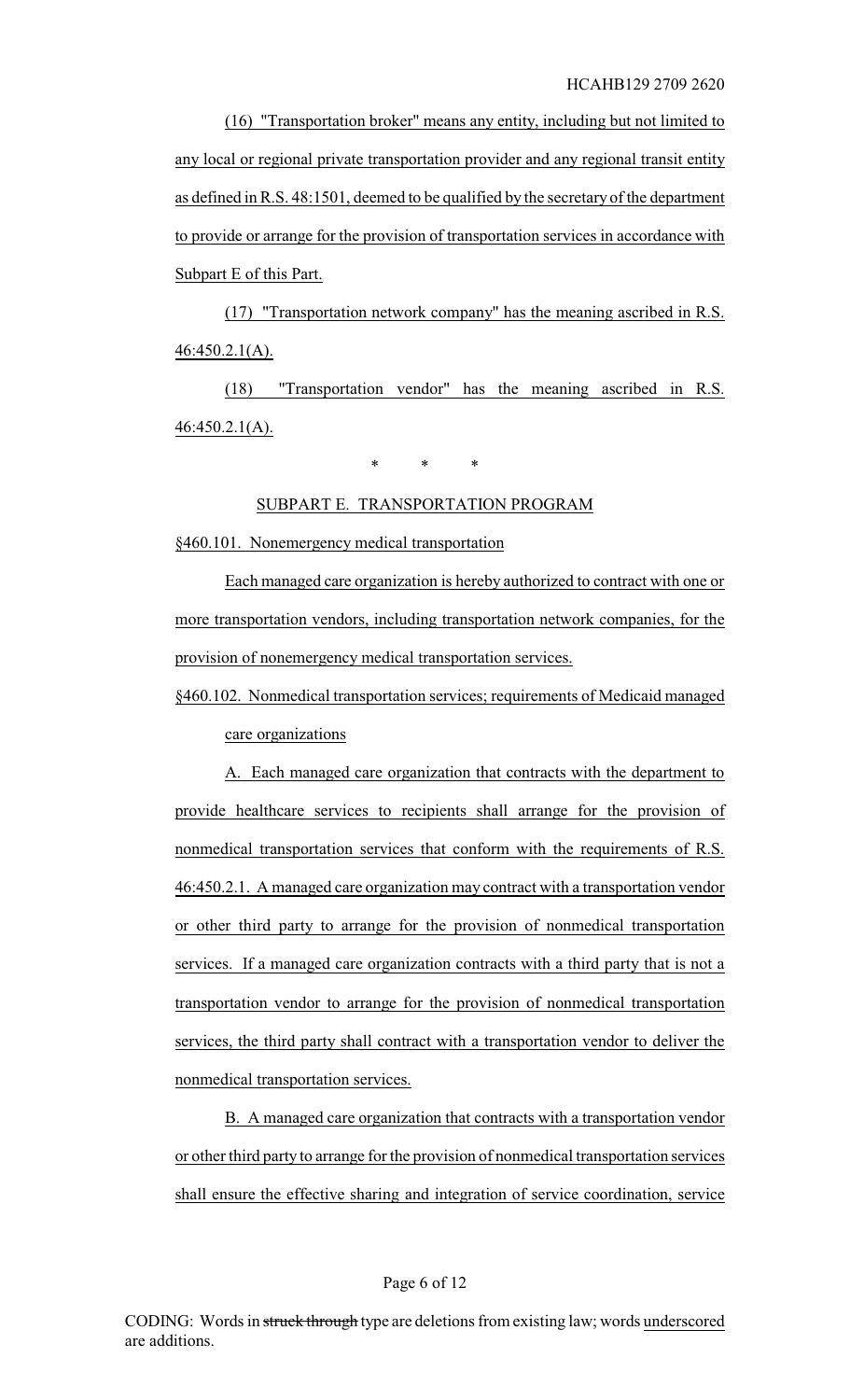authorization, and utilization management data between the managed care organization and the transportation vendor or third party.

C. A managed care organization shall not require either of the following:

(1) A motor vehicle operator to enroll as a Medicaid provider in order to provide nonmedical transportation services.

(2) The credentialing of a motor vehicle operator to provide nonmedical transportation services.

§460.103. Transportation brokers; contracts authorized

A. Subject to the conditions provided in Subsection B of this Section, each managed care organization is hereby authorized to subcontract for nonmedical transportation services, nonemergencymedical transportation services, or both types of services on a regional basis through contracts with one or more transportation brokers.

B. A managed care organization may contract with a transportation broker to coordinate nonmedical transportation services, nonemergency medical transportation services, or both types of services on a regional basis if the broker meets all of the following conditions and qualifications:

(1) The broker operates under a capitated rate system.

(2) The broker assumes financial responsibility under a full-risk model.

(3) The broker operates a call center.

(4) The broker uses fixed routes when available and appropriate.

(5) The broker agrees to provide data to the department if the department determines that the data is required to receive federal matching funds.

§460.104. Rulemaking

The department shall promulgate all rules in accordance with the Administrative Procedure Act as are necessary to implement the provisions of this Subpart.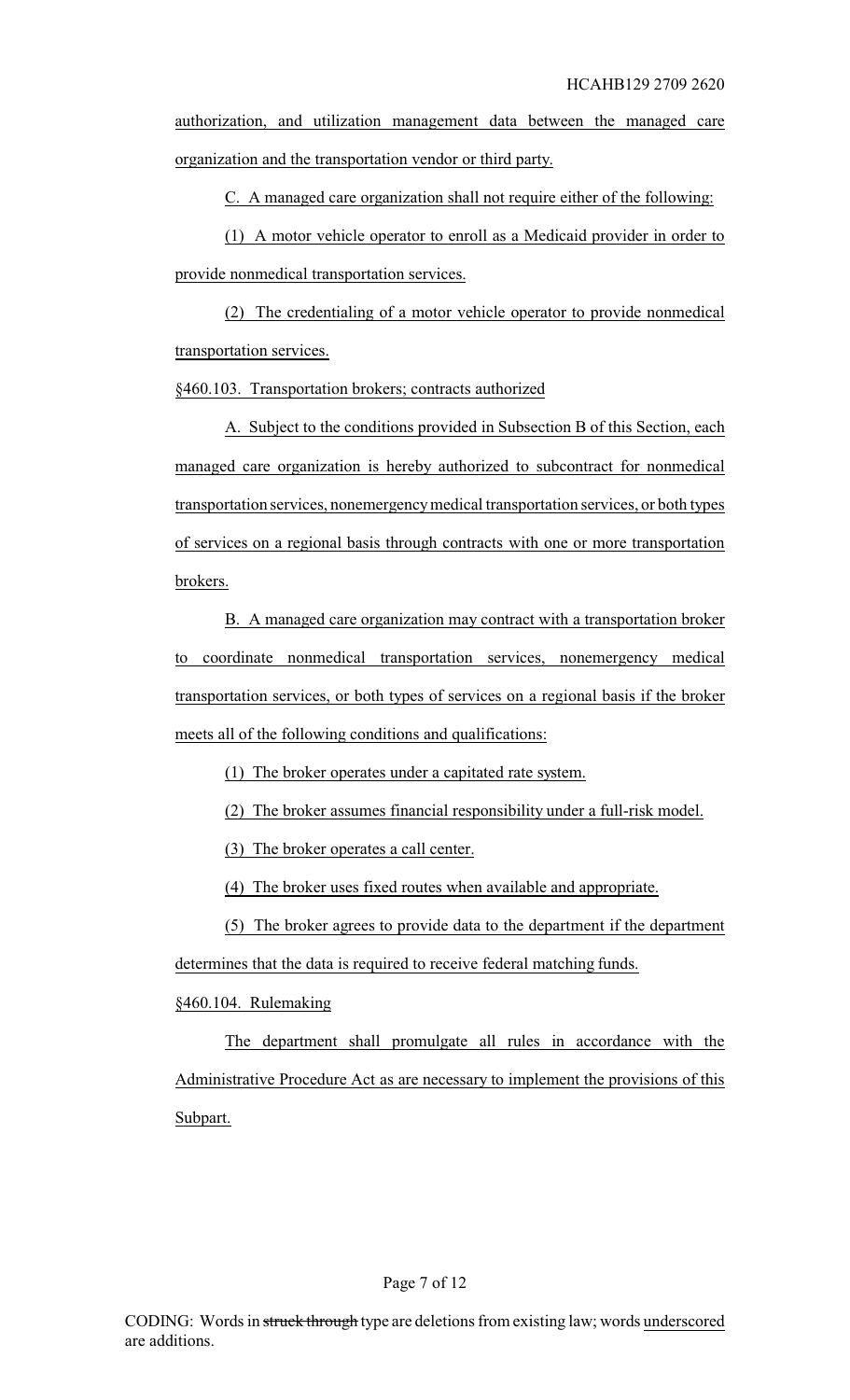### DIGEST

The digest printed below was prepared by House Legislative Services. It constitutes no part of the legislative instrument. The keyword, one-liner, abstract, and digest do not constitute part of the law or proof or indicia of legislative intent. [R.S. 1:13(B) and 24:177(E)]

### HB Draft 2019 Regular Session

**Abstract:** Authorizes certain providers to furnish nonemergency and nonmedical transportation services to La. Medicaid program enrollees.

## **Medicaid Nonmedical Transportation Services**

Proposed law provides the following definitions for purposes of proposed law relative to Medicaid nonmedical transportation services:

- (1) "Nonmedical transportation service" means transportation of a Medicaid recipient enrolled in a managed care plan, other than a recipient whose medical or physical condition contraindicates the use of transportation services, to and from a medically necessary, nonemergency covered healthcare service that is scheduled not more than 48 hours before the transportation occurs, including transportation related to all of the following:
	- (a) Discharge from a healthcare facility.
	- (b) Receipt of urgent care.
	- (c) Obtaining any time-sensitive covered healthcare service.
	- (d) Any transportation to or from a medically necessary, nonemergency covered healthcare service deemed appropriate to be provided by a transportation vendor, as determined by state Medicaid policy.
- (2) "Transportation network company" means a corporation, partnership, sole proprietorship, or other entity that, for compensation, enables a passenger to prearrange with a driver, exclusively through the entity's digital network, a digitally prearranged ride; however, the term does not include an entity that provides any of the following:
	- (a) Street-hail taxicab services.
	- (b) Limousine or other car services arranged by a method other than through a digital network.
	- (c) Shared expense carpool or vanpool arrangements.
	- (d) A type of ride service for which either of the following conditions apply:
		- (i) The fee received by the driver does not exceed the driver's costs of providing the ride.
		- (ii) The driver receives a fee that exceeds the driver's costs associated with providing the ride but makes not more than three round-trips per day between the driver's or passenger's place of employment and the driver's or passenger's home.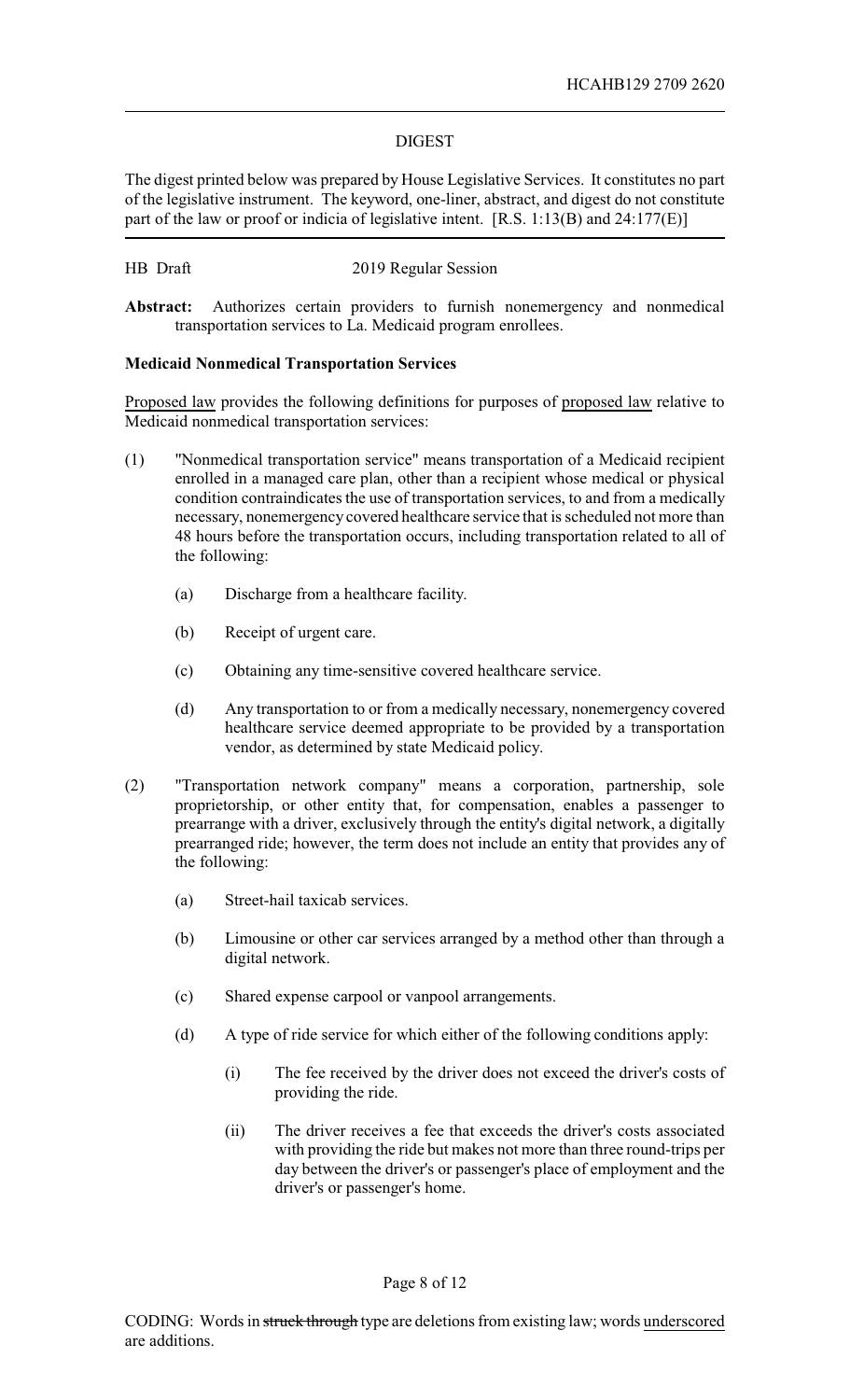(3) "Transportation vendor" means an entity, including a transportation network company, that contracts with a Medicaid managed care organization to provide nonmedical transportation services.

Proposed law requires transportation vendors providing nonmedical transportation services to maintain, at minimum, the types and levels of insurance coverage required by the La. Department of Health (LDH) for providers of nonemergencymedical transportation services

Proposed law requires LDH to promulgate administrative rules regarding the manner in which nonmedical transportation services may be arranged and provided. Stipulates that, at minimum, the rules shall provide for all of the following:

- (1) A requirement that each of the state's Medicaid managed care organizations create a process to verify that a passenger is eligible to receive nonmedical transportation services.
- (2) A requirement that each of the state's Medicaid managed care organizations create a process to ensure that nonmedical transportation services are provided only to and from covered healthcare services.
- (3) A requirement that each transportation vendor, before permitting a motor vehicle operator to provide nonmedical transportation services, confirm all of the following:
	- (a) That the operator is at least 25 years of age.
	- (b) That the operator maintains a valid La. class "D" or commercial driver's license or an equivalent driver's license issued by another U.S. state or the District of Columbia.
	- (c) That the operator possesses proof of registration and automobile financial responsibility for each motor vehicle to be used to provide nonmedical transportation services.
	- (d) That the operator has completed all training requirements for nonmedical transportation providers established by LDH in rule.
- (4) A requirement that each transportation vendor, before permitting a motor vehicle operator to provide nonmedical transportation services, conduct, or cause to be conducted, a criminal history check for the operator and a determination of whether the operator is registered in the national sex offender public website.
- (5) A requirement that each transportation vendor confirm that any vehicle to be used to provide nonmedical transportation services meets the applicable requirements of present law relative to vehicle registration.
- (6) A requirement that each transportation vendor obtain and review the operator's driving record.

Proposed law prohibits a motor vehicle operator from providing nonmedical transportation services if the operator meets any of the following conditions:

- (1) He has been convicted in the preceding three-year period of any of the following:
	- (a) More than three offenses classified by the Dept. of Public Safety and Corrections as moving violations.
	- (b) One or more of the following offenses: Resisting an officer under R.S. 14:108 or flight from an officer under R.S. 14:108.1, reckless operation of a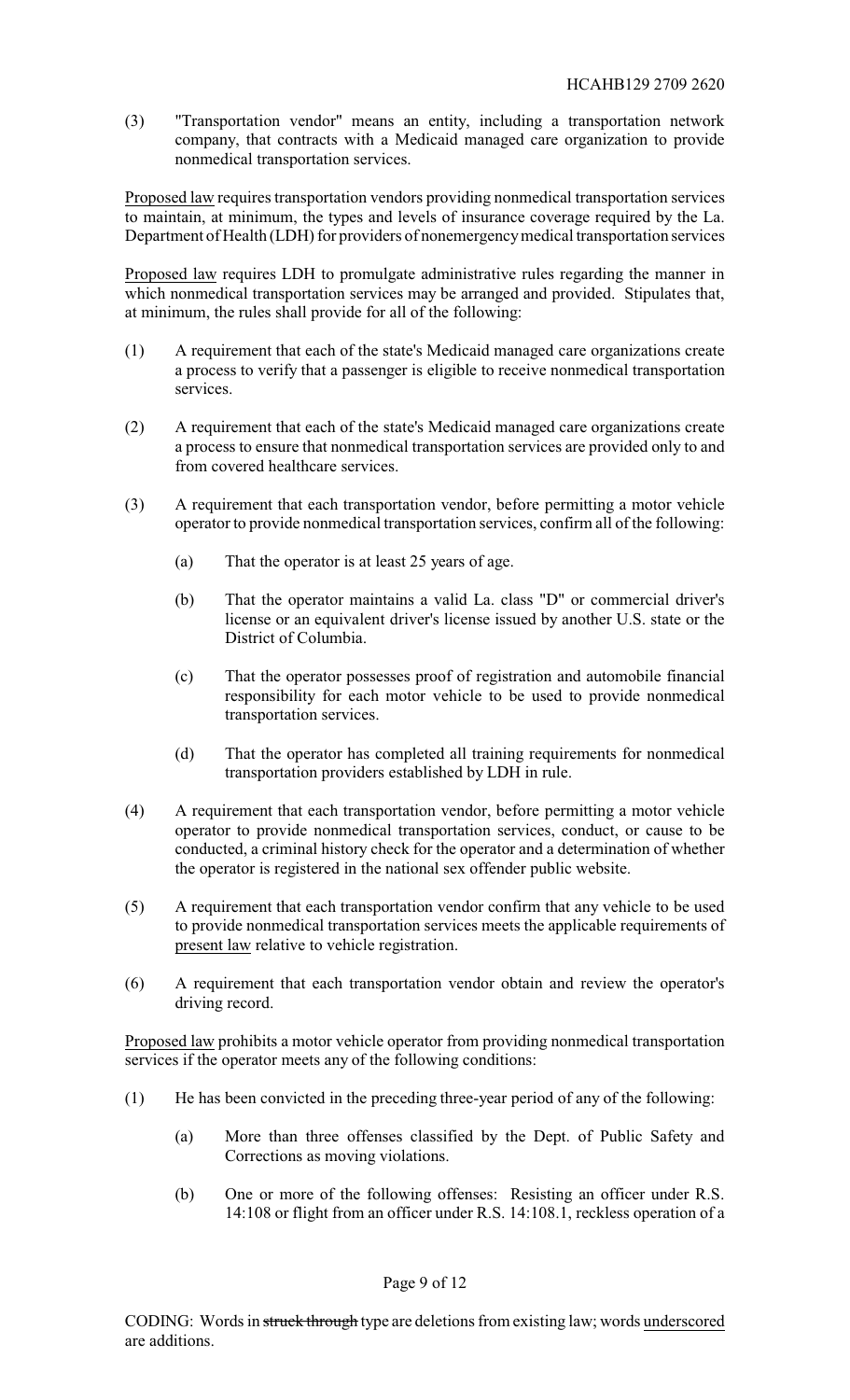vehicle, driving without a valid driver's license, or driving with a suspended driver's license.

- (2) He has been convicted in the preceding seven-year period of any of the following:
	- (a) Operating a vehicle while intoxicated.
	- (b) Use of a motor vehicle to commit a felony.
	- (c) A felony crime involving property damage.
	- (d) Fraud.
	- (e) Theft.
	- (f) A crime of violence, including any assault.
	- (g) An act of terrorism.
- (3) He is found to be registered in the national sex offender public website.

Proposed law prohibits LDH from requiring a motor vehicle operator to enroll as a Medicaid provider in order to provide nonmedical transportation services and prohibits LDH from requiring Medicaid managed care organizations to credential a motor vehicle operator to provide those services if the operator is an employee or contractor of a transportation vendor.

Proposed law provides that notwithstanding any provision of present law to the contrary, a motor vehicle operator who is part of a transportation network company's network and who satisfies the requirements provided in proposed law and in LDH administrative rules is qualified to provide nonmedical transportation services.

Proposed law prohibits LDH from utilizing any ambulance, emergency medical response vehicle, or EMS practitioner as defined in present law to provide nonmedical transportation.

### **Medicaid Managed Care Transportation Program**

Present law provides relative to the operation of major aspects of the state Medicaid program through a system known as managed care in which health benefits and services are delivered through contracted arrangements between the state and managed care organizations that accept a fixed per-member per-month payment for those services.

Proposed law retains present law and adds thereto provisions creating a Medicaid managed care transportation program.

Proposed law adds the following definitions to present law relative to Medicaid managed care:

- (1) "Nonmedical transportation service" means transportation of a Medicaid recipient enrolled in a managed care plan, other than a recipient whose medical or physical condition contraindicates the use of transportation services, to and from a medically necessary, nonemergency covered healthcare service that is scheduled not more than 48 hours before the transportation occurs, including transportation related to all of the following:
	- (a) Discharge from a healthcare facility.
	- (b) Receipt of urgent care.
	- (c) Obtaining any time-sensitive covered healthcare service.

### Page 10 of 12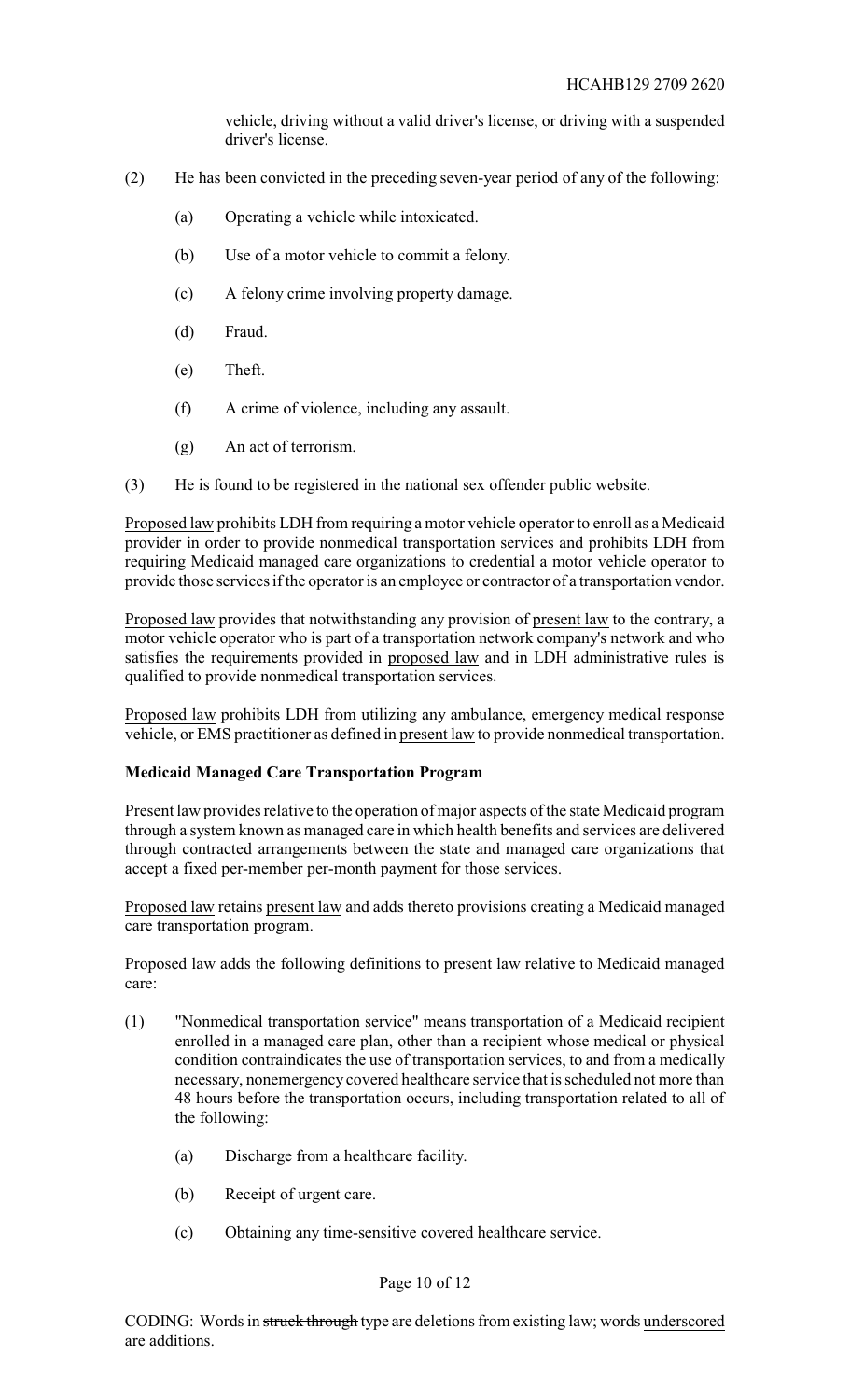- (d) Any transportation to or from a medically necessary, nonemergency covered healthcare service deemed appropriate to be provided by a transportation vendor, as determined by state Medicaid policy.
- (2) "Transportation broker" means any entity, including but not limited to any local or regional private transportation provider and any regional transit entity as defined in present law, deemed to be qualified by the secretary of the department to provide or arrange for the provision of transportation services in accordance with proposed law.
- (3) "Transportation network company" means a corporation, partnership, sole proprietorship, or other entity that, for compensation, enables a passenger to prearrange with a driver, exclusively through the entity's digital network, a digitally prearranged ride; however, the term does not include an entity that provides any of the following:
	- (a) Street-hail taxicab services.
	- (b) Limousine or other car services arranged by a method other than through a digital network.
	- (c) Shared expense carpool or vanpool arrangements.
	- (d) A type of ride service for which either of the following conditions apply:
		- (i) The fee received by the driver does not exceed the driver's costs of providing the ride.
		- (ii) The driver receives a fee that exceeds the driver's costs associated with providing the ride but makes not more than three round-trips per day between the driver's or passenger's place of employment and the driver's or passenger's home.
- (3) "Transportation vendor" means an entity, including a transportation network company, that contracts with a Medicaid managed care organization to provide nonmedical transportation services.

Proposed law authorizes Medicaid managed care organizations to contract with one or more transportation vendors, including transportation network companies, for the provision of nonemergency medical transportation services.

Proposed law requires Medicaid managed care organizations to arrange for the provision of nonmedical transportation services that conform with the requirements of proposed law. Authorizes managed care organizations to contract with transportation vendors or other third parties to arrange for the provision of nonmedical transportation services. Provides that if a managed care organization contracts with a third party that is not a transportation vendor to arrange for the provision of nonmedical transportation services, the third party shall contract with a transportation vendor to deliver the nonmedical transportation services.

Proposed law requires Medicaid managed care organizations that contract with transportation vendors or other third parties to arrange for the provision of nonmedical transportation services to ensure the effective sharing and integration of service coordination, service authorization, and utilization management data between the managed care organization and the transportation vendor or third party.

Proposed law provides that a managed care organization shall not require either of the following:

(1) A motor vehicle operator to enroll as a Medicaid provider in order to provide nonmedical transportation services.